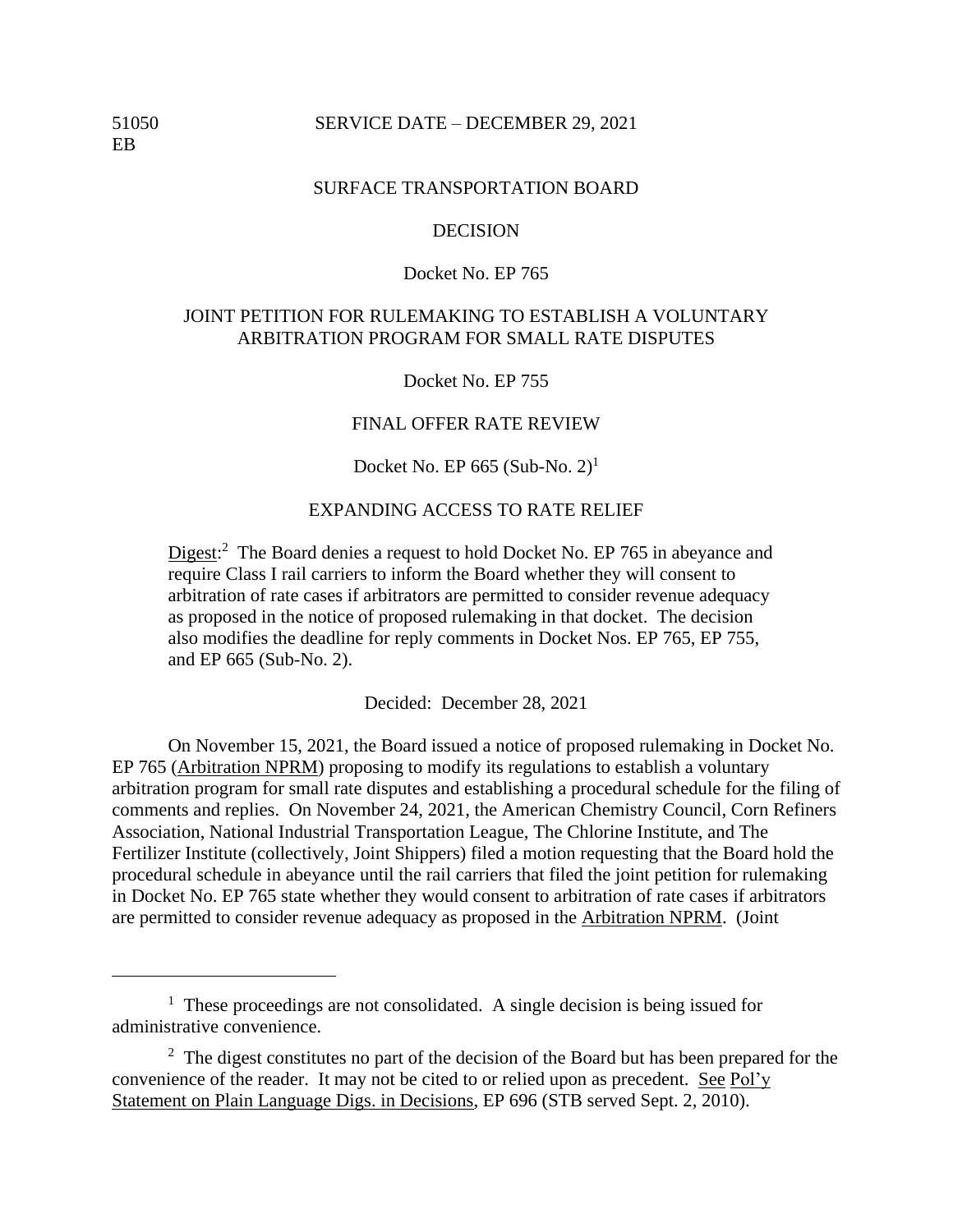Shippers Mot. 2, EP 765.) On December 6, 2021, the rail carriers that filed the joint petition for rulemaking (Petitioners) filed their own motion seeking to extend the procedural schedule.

For the reasons discussed below, Joint Shippers' motion will be denied and Petitioners' motion will be partially denied and partially granted. The Board will also modify the procedural schedule in Final Offer Rate Review, Docket No. EP 755, and Expanding Access to Rate Relief, Docket No. EP 665 (Sub-No. 2), so that these related proceedings remain on the same procedural schedule. 3

# BACKGROUND

The Arbitration NPRM was issued in response to a joint petition for rulemaking (the Petition) filed by five Class I rail carriers: Canadian National Railway Company, CSX Transportation, Inc., the Kansas City Southern Railway Company, Norfolk Southern Corp.,<sup>4</sup> and Union Pacific Railroad Company.<sup>5</sup> The Petition proposed that the Board adopt an arbitration program, in which parties could voluntarily participate, aimed at resolving small rate cases. Under Petitioners' proposal, parties that used the proposed arbitration process would have been prohibited from presenting evidence or methodologies related to revenue adequacy and the arbitration panel would be prohibited from considering any type of system-wide revenue adequacy constraint. Petitioners pledged to participate in the arbitration program for a period of five years, provided the Board adopted the program according to the terms set forth in their Petition.

In the Arbitration NPRM, the Board proposed adopting a small rate case arbitration program, but with modifications to Petitioners' proposal. As relevant here, the Board found that Petitioners had not sufficiently justified their proposed prohibition on methodologies and evidence pertaining to revenue adequacy and therefore did not include such a prohibition in the Arbitration NPRM. Arb. NPRM, slip op. at 39-40. In particular, the Board concluded that such a prohibition would run counter to statutory requirements and other key parts of the proposed arbitration program. Id.

Concurrent with the Arbitration NPRM, the Board issued a supplemental notice of proposed rulemaking in Final Offer Rate Review (FORR SNPRM), EP 755 (STB served Nov. 15, 2021), to ensure parallel consideration of the Board's Final Offer Rate Review (FORR) and arbitration proposals. See Arb. NPRM, slip op. at 8.

<sup>&</sup>lt;sup>3</sup> Below, Docket No. EP 765 will be referred to as the "Arbitration docket" and Docket No. EP 755 will be referred to as the "FORR docket."

<sup>&</sup>lt;sup>4</sup> Although the Petition referred to Norfolk Southern Corp., a noncarrier, a subsequent supplement filed by Petitioners instead referred to that entity's operating affiliate, Norfolk Southern Railway Company. (Pet'rs Suppl. 2.)

<sup>5</sup> On January 25, 2021, Canadian Pacific Railway Company (CP), another Class I rail carrier, filed a letter stating that it supports the effort to find a "workable, reasonable, accessible arbitration program for small rate cases, and would participate in such a pilot program." (CP Letter 1.)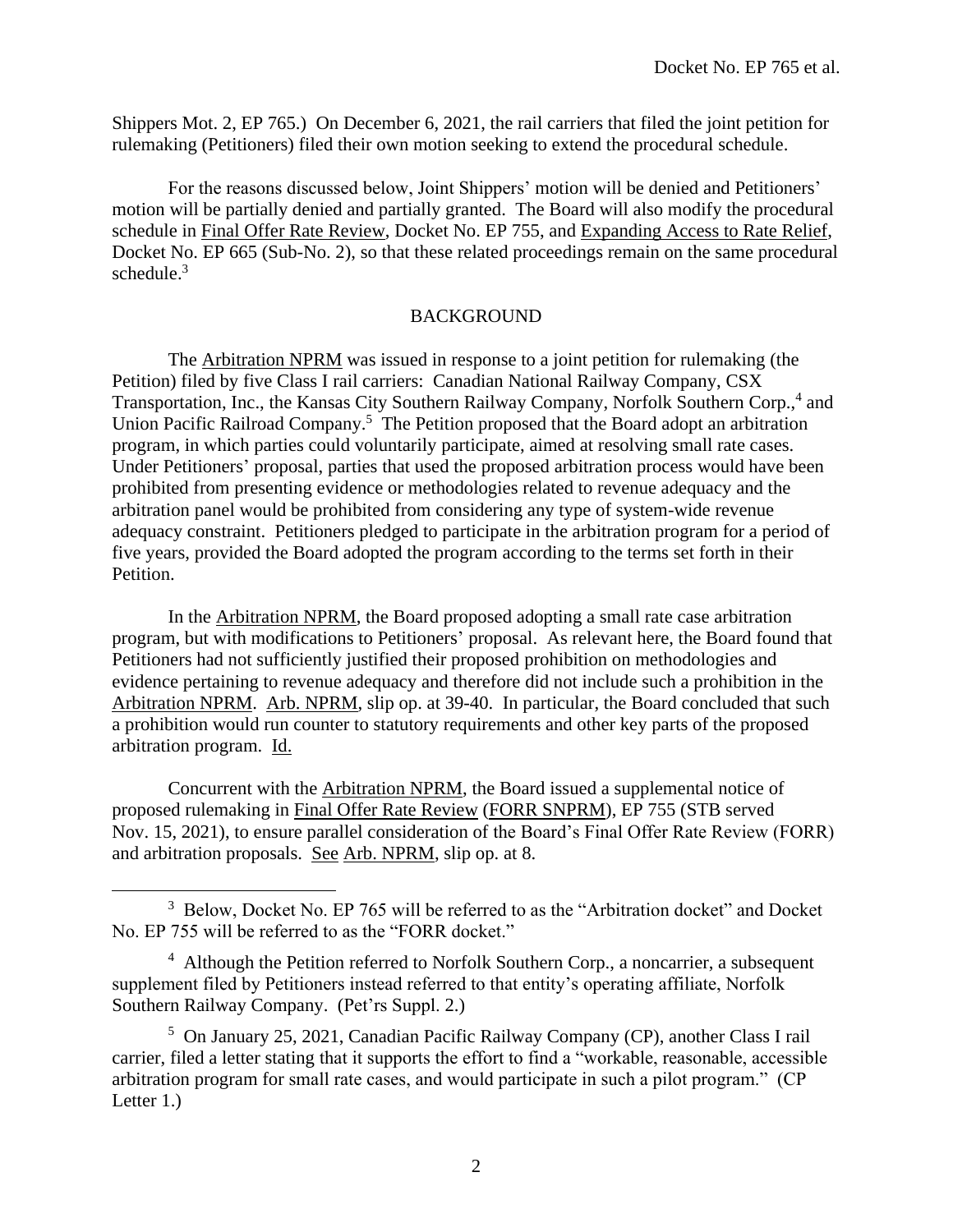As noted above, Joint Shippers subsequently filed a motion requesting that the Board hold the procedural schedule in the Arbitration docket in abeyance until Petitioners, within a reasonable time frame, inform the Board whether they would agree to arbitrate cases if arbitrators are permitted to consider revenue adequacy as proposed in the Arbitration NPRM. (Joint Shippers Mot. 1, EP 765.) Joint Shippers argue that the inclusion of a revenue adequacy prohibition was a "red line" for Petitioners; therefore, the Board "should not require itself or stakeholders to expend the substantial resources to prepare and assess comments" on the Arbitration NPRM if Petitioners continue to insist that they would participate in the small rate case arbitration program only if the program prohibits consideration of revenue adequacy. (Id. at 2.)

On December 1, 2021, the National Grain and Feed Association submitted a reply in support of Joint Shippers' motion. On December 6, 2021, Petitioners filed a reply opposing Joint Shippers' motion. Petitioners argue that Joint Shippers' motion disregards the notice-andcomment process and "require[s] railroads to preemptively consent to a portion of a potential Final Rule before the Board even takes opening comments on the proposed rule." (Pet'rs Reply 2-3, EP 765, Dec. 6, 2021.)

Petitioners filed a separate motion, also on December 6, 2021, seeking to extend the procedural schedule in the Arbitration docket by 31 days. Petitioners argue that additional time is needed to analyze the arbitration program proposed by the Board and note that the date for activities in other Board proceedings fall around the same time that the filings in this proceeding are due. (Petitioners Mot. 1-2, EP 765.) They also state that no party would be prejudiced by an extension. Petitioners note that they would not object if the Board also chose to extend the procedural schedule in the FORR docket to keep the two proceedings' schedules aligned. (Id. at 2.)

On December 8, 2021, Joint Shippers filed a reply to Petitioners' motion. Joint Shippers state that, if the Board denies their motion to hold the procedural schedule in abeyance in the Arbitration docket, they do not oppose Petitioners' request to extend the comment deadlines, even though, in their view, an extension is only necessary for the reply deadline. (Joint Shippers Reply 1-2, EP 765, Dec. 8, 2021.) Joint Shippers also state that if the extension is granted in the Arbitration docket, the Board should also extend the schedule in the FORR docket. (Id. at 2.)

## DISCUSSION AND CONCLUSIONS

*Joint Shippers' Motion*. In the Arbitration NPRM the Board stated that "fundamental to [its] determination whether to enact the arbitration proposal in this docket will be a commitment of all Class I carriers to agree to arbitrate disputes submitted to the program for a term of no less than five years." Arb. NPRM, slip op. at 9. As such, whether rail carriers would agree to participate in a small rate case arbitration program that does not prohibit consideration of revenue adequacy evidence or methodologies will be a key consideration in the Board's ultimate determination in this proceeding.

However, in issuing the **Arbitration NPRM**, the Board understood the possibility that rail carriers may decide not to participate in the small rate arbitration program due to the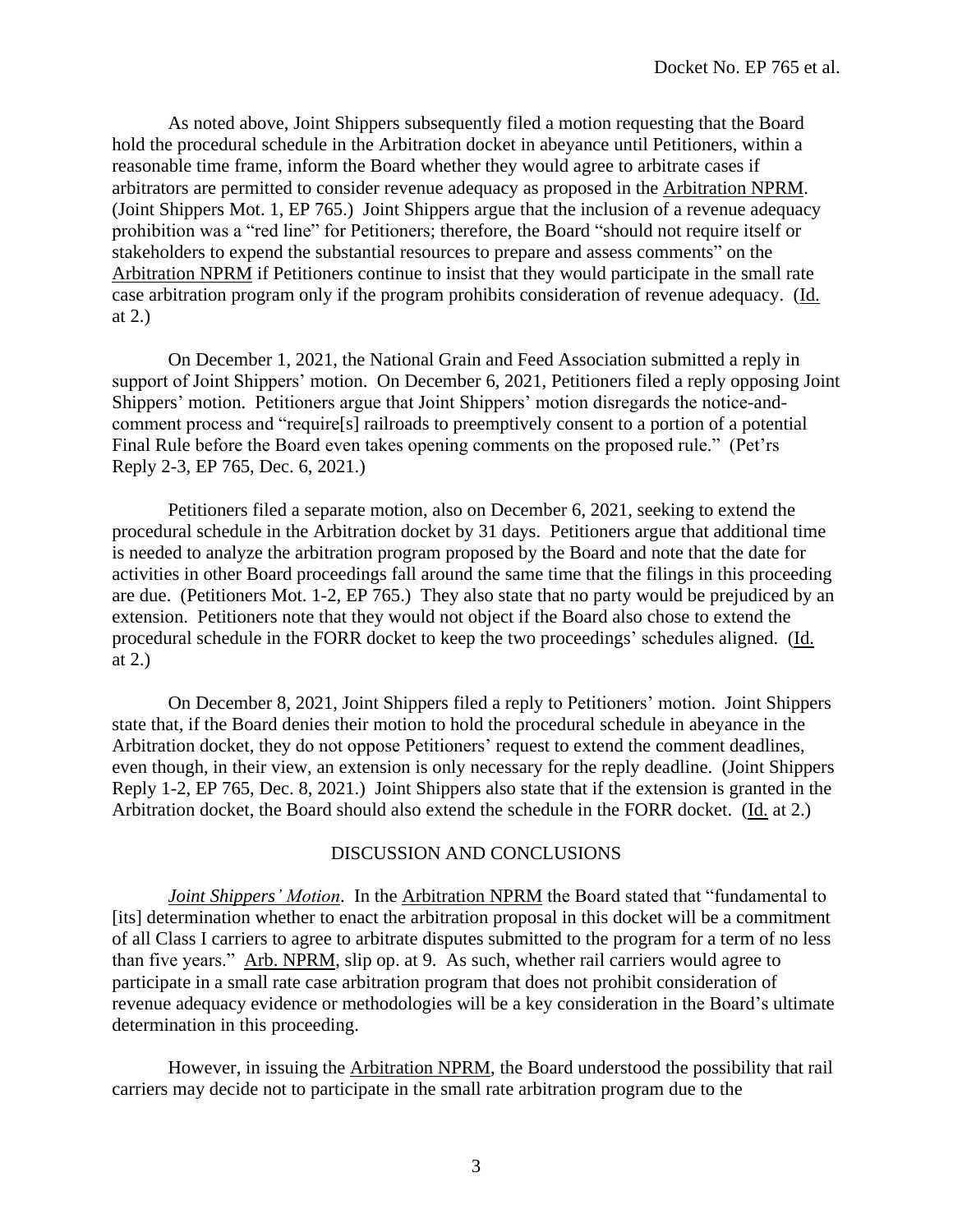modifications proposed by the Board. Arb. NPRM, slip op. at 9-10 ("Although Petitioners have 'reserve[d] their right' not to participate in arbitration if any modifications are made to their proposal, . . . certain elements of Petitioners' proposal would have made the program unbalanced or simply are not feasible."). With respect to revenue adequacy, the Board explained that it was proposing to modify Petitioners' proposal because such a prohibition could run counter to "the methodological flexibility afforded to arbitrators by § 11708 . . . and § 11708's requirement that arbitrators consider the need for differential pricing to attain revenue adequacy[.]"). See Arb. NPRM, slip op. at 40. The Board explained, however, that, even with these modifications, the proposed program "still includes features that carriers should find attractive." Id. at 10. The Board thus made clear that it wanted to give Petitioners the opportunity to assess their position in light of the Board's reasoning and within the broader context of the Board's Arbitration NPRM. As noted, the Board also concluded that the Arbitration NPRM should be considered concurrently with the FORR SNPRM before final action is taken in either docket. Arb. NPRM, slip op. at 8.

Joint Shippers' motion essentially seeks to truncate the rulemaking process by requiring rail carriers to pledge whether they would participate in the proposed arbitration program based solely on the single issue of revenue adequacy before the record has been fully developed. Asking Petitioners to make the commitment sought by Joint Shippers at this stage would be premature, as Petitioners are likely still developing their position on this and other issues. (See Pet'rs Reply 4, EP 765, Dec. 6, 2021) ("Petitioners are rightfully concerned about [the revenue adequacy] aspect of the NPRM but are still evaluating the entirety of the proposed program and will present their views in the comment period, as is their right.") In addition, even if a carrier were to take a position now on its willingness to participate in an arbitration program, the carrier's ultimate decision could change depending on subsequent developments in the Arbitration docket and the FORR docket.

To be sure, the Board made clear that a prohibition on methodologies and evidence pertaining to revenue adequacy was not an acceptable limitation on the arbitration program. It fully expects the rail carriers to convey in their comments their position on this important feature of the NPRM. But Joint Shippers' request that rail carriers state now whether they would agree to participate in the proposed arbitration program is premature. For this reason, the motion will be denied.

*Petitioners' Motion*. Although there are many active proceedings in which filings are due or hearings are scheduled for the first quarter of 2022, the Board finds that Petitioners have not demonstrated that the existing deadline for comments would be unduly burdensome. Therefore, the Board will deny Petitioners' motion as to the deadline for comments. However, as Joint Shippers note, replies in the Arbitration docket are due on March 15, 2022, which is the same date that the Board intends to hold a hearing in Reciprocal Switching, Docket No. EP 711 (Sub-No. 1), a proceeding that also has industry-wide implications and an extensive record. Under the circumstances, the Board will grant Petitioners' motion with respect to the deadline for replies. Accordingly, the Board will deny Petitioners' motion with respect to the deadline for comments but grant it for the deadline for replies in the Arbitration docket. In addition, because the Board intends the Arbitration docket and the FORR docket to be considered in parallel, the deadline for reply comments in the FORR docket will be extended as well. For that same reason, the Board